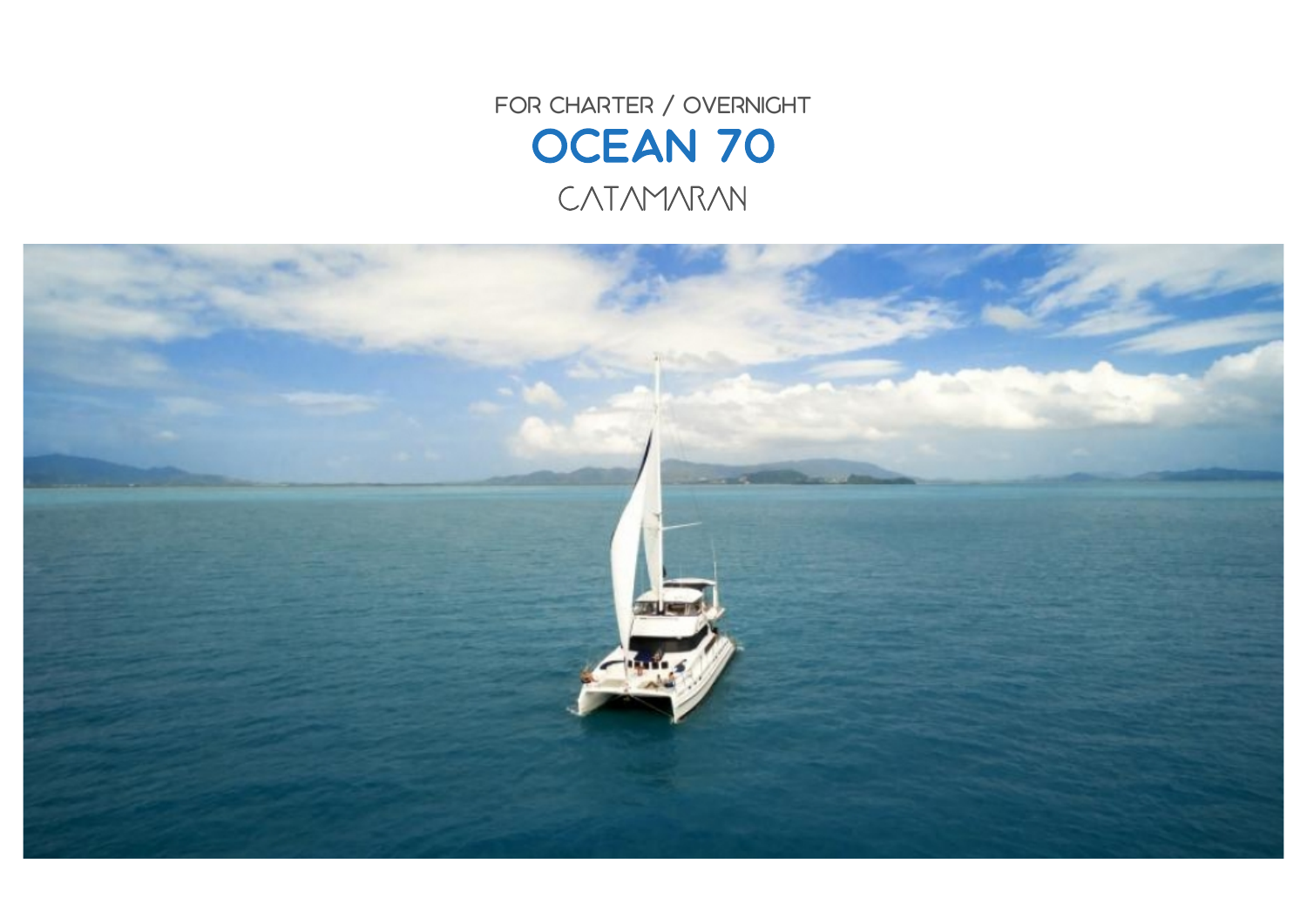This Ocean 70 design by Colin Ayres. Ocean 70 is very well for family cruising that can comfortably for 20 guests.

This boat has the upper deck that has wonderful views and a cool breeze. Moreover, Ocean 70 has the large jaccuzi and the African bar that perfect for a sunset drink.

With meals of Ocean 70, you will enjoy with delicious Thai food, or western style cuisine, or perhaps freshly caught fish cooked on the barbecue accompanied by fresh local salads and fruits.



## **LAYOUT**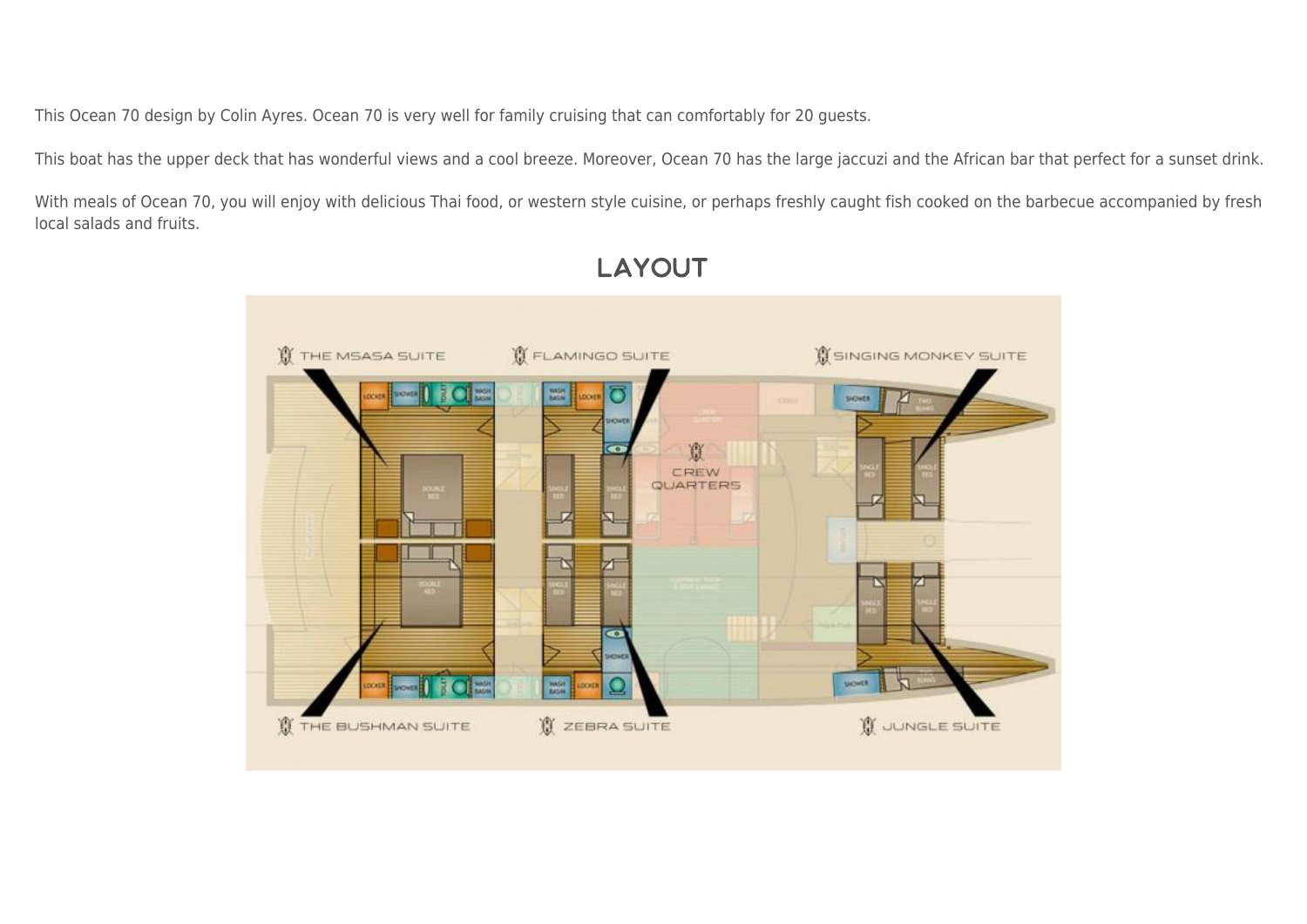## **OVERNIGHT PRICES (PRICE/WEEK)**

| <b>SEASON</b>                                   | <b>RATE</b>                 |
|-------------------------------------------------|-----------------------------|
| Low season<br>1st May - 31st October            | 42,105<br><b>EUR / WEEK</b> |
| <b>High season</b><br>1st November - 30th April | 45,745<br><b>EUR / WEEK</b> |

## **PRICE INCLUDES**

-Transfers One pick up / drop off point -Vessel Usage 24 hours -Crew Status Full Crew -Catering: on board meals & soft drinks -Beer 6 cans per adult, per day -Wine 375ml per adult, per day -Fuel: 4 hours per day (24 hour period) Additional motoring will incur a surcharge -Snorkeling /Dive Gear/Kayaks/Small Dinghy - VAT 7%

## **PRICE DOES NOT INCLUDE**

-National Park fees -Spa Facilities/Thai Massage (can be arranged in advance at additional cost) -CREW GRATUITYS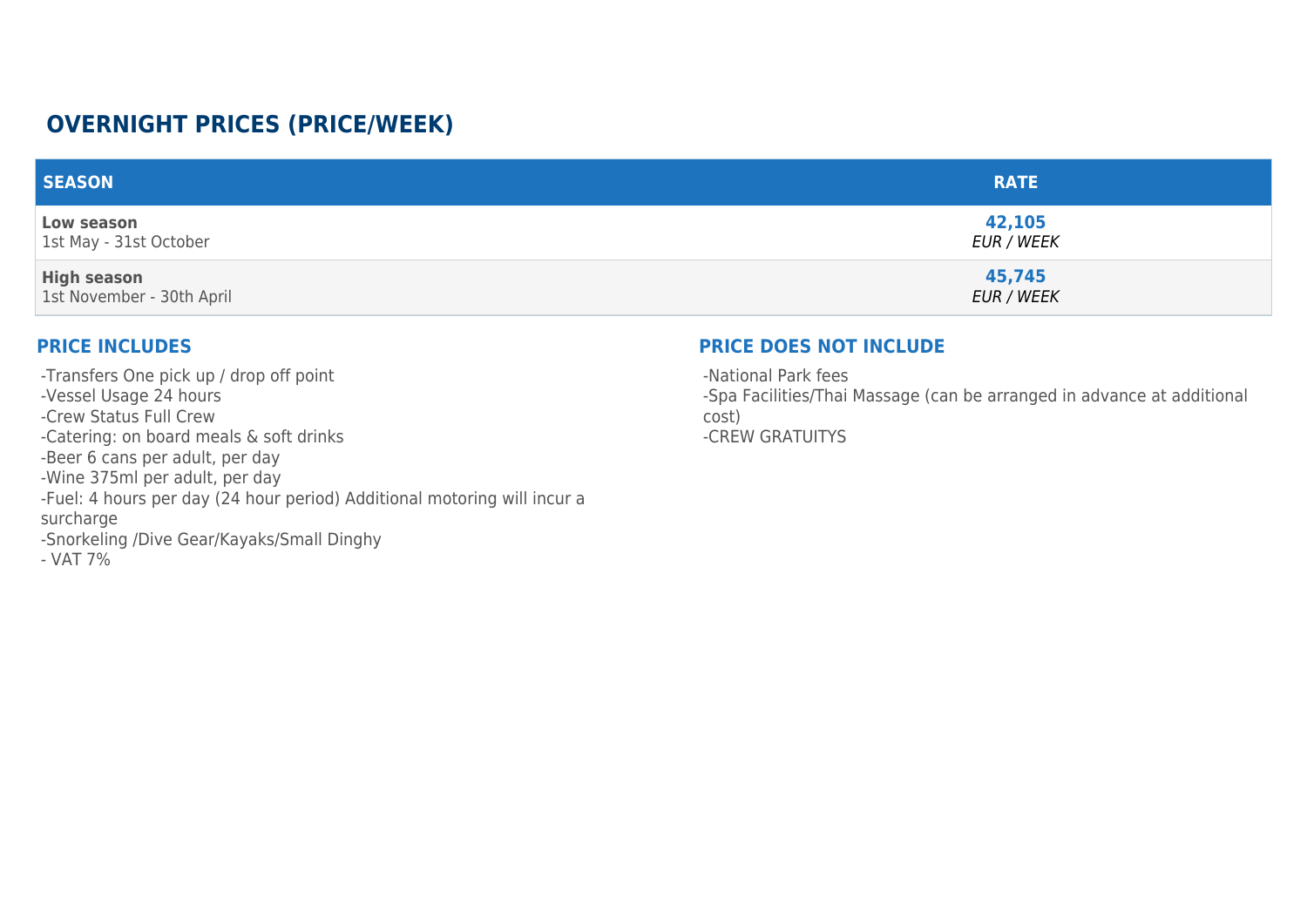| <b>TECHNICAL SPECIFICATIONS</b> |                    |                      |                         |  |  |
|---------------------------------|--------------------|----------------------|-------------------------|--|--|
| <b>DESIGNER</b>                 | : Colin Ayres      | <b>BUILDER</b>       | : Blue Lagoon Shipyards |  |  |
| L.O.A                           | $: 70$ ft / 21.3 m | <b>BEAM</b>          | : 30 ft / 9.14 m        |  |  |
| <b>DRAFT</b>                    | : 6 ft / $1.85$ m  | <b>TYPE</b>          | : Sailing               |  |  |
| <b>HULL &amp; DECK</b>          | : catamaran        | <b>YEAR</b>          | : 2007                  |  |  |
| <b>ENGINE/GENERATORS</b>        | : 2 Yanmar 420 HP  | A/C                  | : Yes                   |  |  |
| <b>ELECTRICITY</b>              | : 12v, 220v        | <b>WATER MAKER</b>   | : yes                   |  |  |
| <b>WATER CAPACITY</b>           | : 2000 Ltrs        | <b>FUEL CAPACITY</b> | : 4000 Ltrs             |  |  |
| <b>MAX GUESTS</b>               | : 12 plus 48       |                      |                         |  |  |

| <b>ACCOMMODATIONS</b>  |                                        |                           |                                            |  |  |
|------------------------|----------------------------------------|---------------------------|--------------------------------------------|--|--|
| <b>CREW</b>            | ÷б                                     | <b>BEDDINGS</b>           | : 2 Master(s), $2$ V.I.P.(s), $2$ Guest(s) |  |  |
| <b>BEDDING</b>         | : 4 double cabins with 2 twin cabin(s) | <b>EN SUITE BATHROOMS</b> | $\pm 6$                                    |  |  |
| <b>SHARED BATHROOM</b> | $\div 0$                               |                           |                                            |  |  |

| <b>AMENITIES</b>    |       |                        |                |  |
|---------------------|-------|------------------------|----------------|--|
| <b>BIMINI</b>       | : Yes | <b>INTERNET ACCESS</b> | : Onboard WIFI |  |
| <b>KAYAKS 2 PAX</b> |       |                        |                |  |